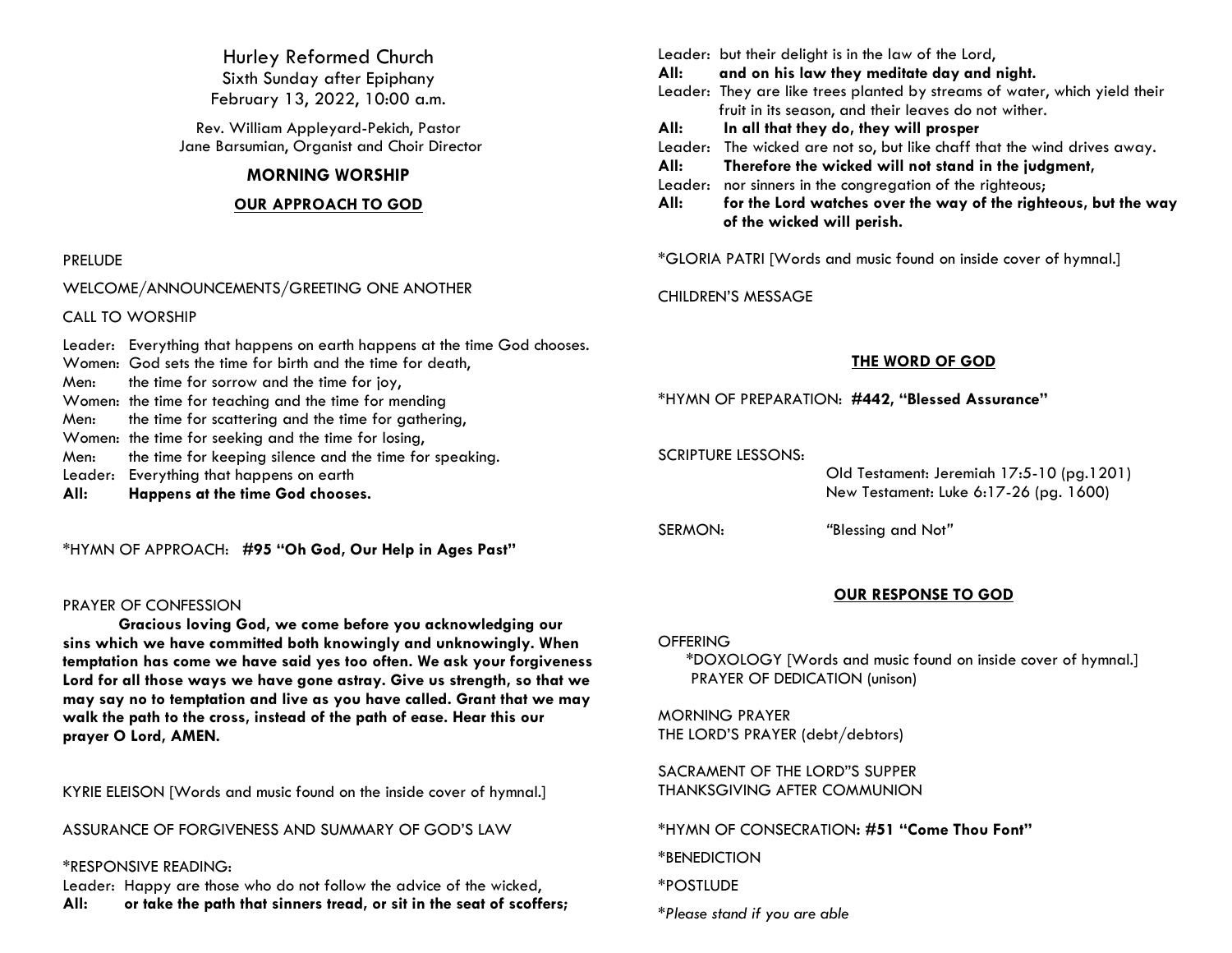### **Welcome to Hurley Reformed Church!**

With joy we welcome your presence among us today. Let the words of the psalmist set the tone of our worship: "Sing praises to the LORD, O you faithful ones, and give thanks to his holy name--joy comes with the morning" (Psalm 30:4-5 NSRV)

**In Person and Zoom Worship** happens at 10am!

**Ushers assisting in the service** are Jeanne Quenzer and Linda Moon **Mission of the month-** Angel Food East

**Reach out to those who need your support in their day to day needs:**  Judy Bell (Terry Gaffken's mom) needs prayers; Shirley Ruth is in Golden Hill; Bev Roosa is at the Terraces at Brookmeade; Fred Horvers is at TenBroeck; Lori Pinkham is in Wingate at Ulster; Anthony DiPietro (son of MaryAnn DiPietro); Marie Dressel. David Giles, Barbara Sartorius in New Hampshire

**Audio recordings** of the weekly sermon are available on our website, HurleyReformedChurch.org.

## **Hurley Reformed Church**

11 Main Street, PO Box 328, Hurley NY 12443 845-331-4121 www.HurleyReformedChurch.org

### **Staff**

Jane Barsumian, M.Ed.

Rev. William Appleyard-Pekich Tara Lockart- Church Secretary pastor@HurleyReformedChurch.org admin@HurleyReformedChurch.org Hours: T,W,TH,F, 9-2 Organist/Choir Director – Treasurer – Arlene Cotich

### **Consistory 2022**

Dennis Croswell, *Property & Maintenance* Allan Dumas Christopher Decker, *Finance* Lee Gable Glenn Decker, *Senior Elder* Jeanne Quenzer Lisa Longto, *Clerk* David Kent, *Youth Ministry* Linda Moon, *Missions* Dino Sumerano, *Worship* Bill Baldinger Robert Kindt

## **Elders Deacons**

Rev. Charles E. Stickley, *Pastor Emeritus*

**Stickley Gardens Columbarium . . .** A sacred place of beauty and contemplation. (*Located on the south lawn of the church.)* 

The lone candle on the chancel is our Peace Candle. It represents this church's support for the men and women in military service, and our prayer that one day we will live in a world where their sacrifice is no longer needed.



# Hurley Reformed Church Hurley, New York

The Rev. William Appleyard-Pekich Minister of Word and Sacrament

### *Welcome*

*May the doors of this church be wide enough to receive all who need human love and fellowship, and a Father's care; and narrow enough to shut out all envy and hate.*

*Enter to Worship Depart to Serve*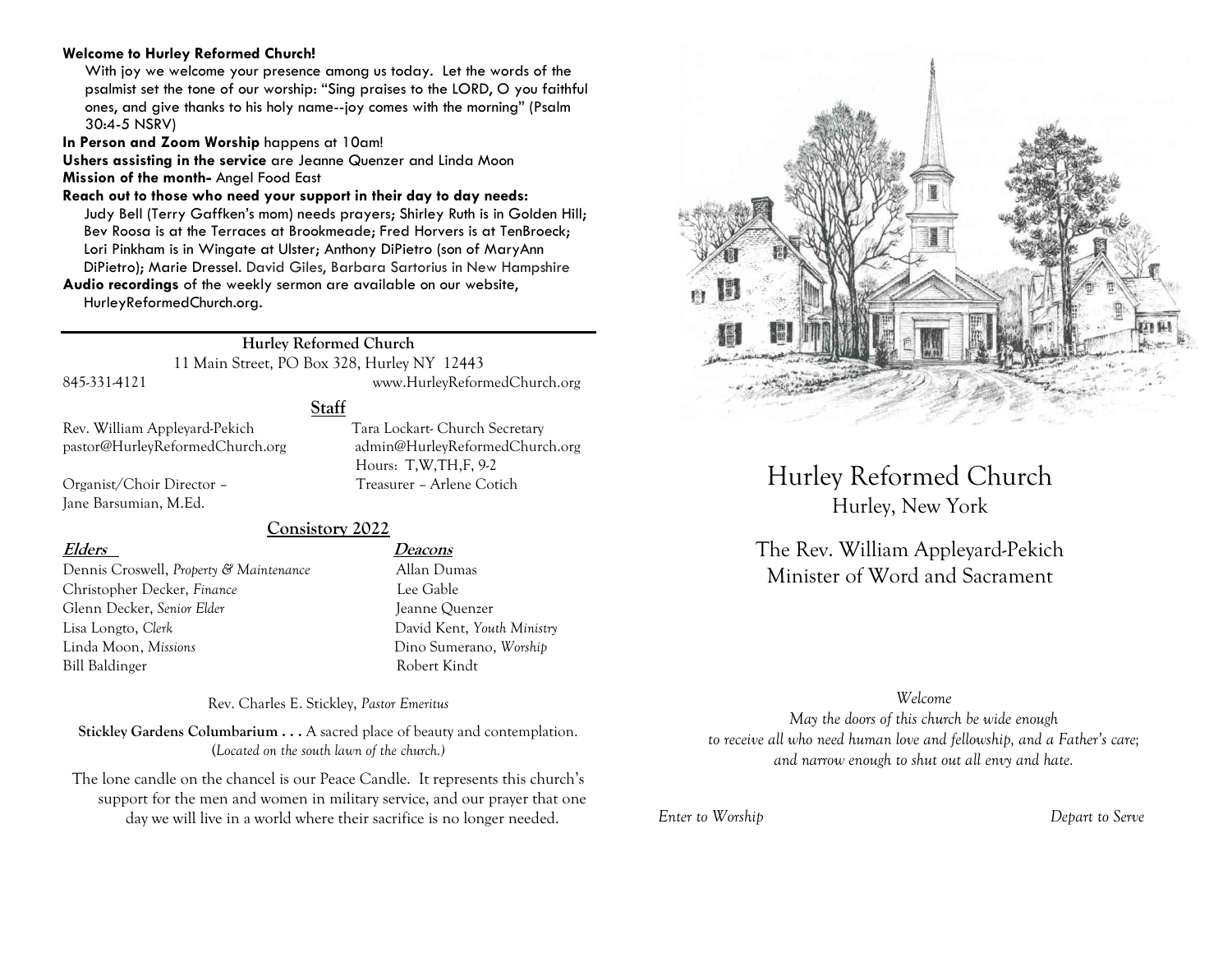## **#94 O God, Our Help in Ages Past**

1 Our God, our Help in ages past, our Hope for years to come, our Shelter from the stormy blast, and our eternal Home.

2 Under the shadow of Thy throne Still may we dwell secure; sufficient is Thine arm alone, a our defense is sure.

3 Before the hills in order stood or earth received its frame, from everlasting Thou art God, to endless years the same.

4 A thousand ages in Thy sight are like an ev'ning gone, short as the watch that ends the night before the rising sun.

5 Time, like an ever-rolling stream, bears all its sons away; they fly forgotten, as a dream dies at the op'ning day.

6 Our God, our Help in ages past, our Hope for years to come, be Thou our Guide while life shall last, and our eternal Home!

## **#442 Blessed Assurance**

Blessed assurance, Jesus is mine! Oh, what a foretaste of glory divine! Heir of salvation, purchase of God, Born of His Spirit, washed in His blood

### *Chorus:*

This is my story, this is my song, Praising my Savior all the day long; This is my story, this is my song, Praising my Savior all the day long.

Perfect submission, perfect delight, Visions of rapture now burst on my sight; Angels descending bring from above Echoes of mercy, whispers of love.

### *Chorus*

Perfect submission, all is at rest, I in my Savior am happy and blest, Watching and waiting, looking above, Filled with His goodness, lost in His love.

*Chorus*